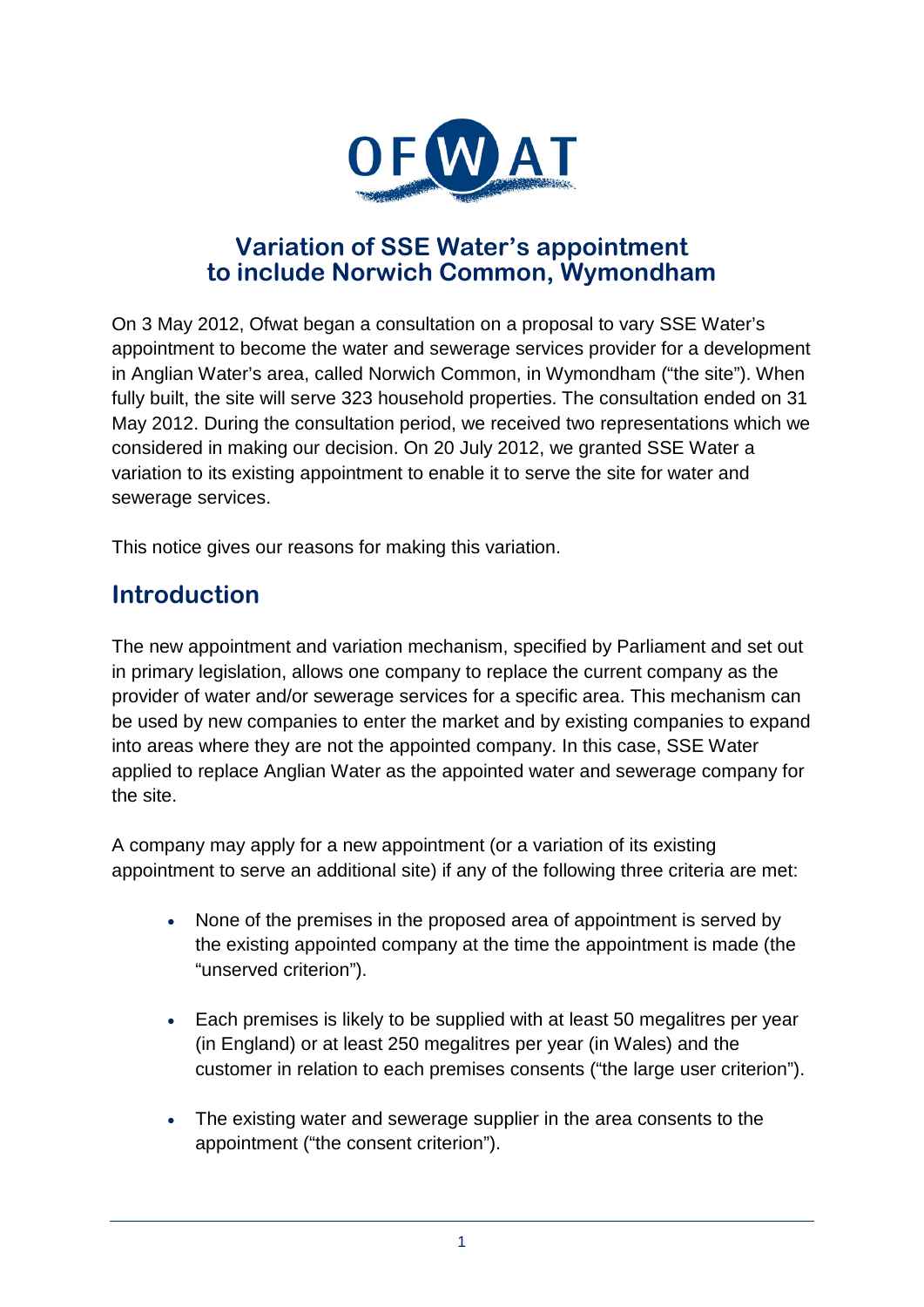When considering applications for new appointments and variations, Ofwat operates within the statutory framework set out by Parliament, including our duty to protect consumers wherever appropriate, by promoting effective competition. In particular, in relation to unserved sites, we seek to ensure that the future customers on the site – who do not have a choice of supplier – are adequately protected. When assessing applications for new appointments and variations, the two key policy principles we apply are:

- 1. Customers, or future customers, should be no worse off than if they had been supplied by the existing appointee; and
- 2. We must be satisfied that an applicant will be able to finance the proper carrying out of its functions as a water and/or sewerage company.

Entry and expansion (and even the threat of such by potential competitors) can lead to benefits for different customers (such as household and non-household customers and developers of new housing sites). Benefits can include price discounts, better services, environmental improvements and innovation in the way services are delivered.

Benefits can also accrue to customers who remain with the existing appointee, because when the existing appointee faces a challenge to its business, that challenge can act as a spur for it to improve its services. We believe the wider benefits of competition through the new appointments and variations mechanism can offset any potential disbenefits for existing customers that might arise. We consider these potential disbenefits in more detail below.

## **The application**

SSE Water applied to be the water and sewerage appointee for the site under the unserved criterion set out in section 7(4)(b) of the Water Industry Act 1991 (WIA91). SSE Water proposed to serve the site by entering into bulk supply and discharge agreements with Anglian Water.

# **Unserved status of the site**

To qualify under the unserved criterion, an applicant must show that at the time the appointment is made, none of the premises in the proposed area of appointment will be served by the existing appointee. We concluded that the site was unserved based on information provided to us by SSE Water. Anglian Water also confirmed that it agreed that the site is unserved.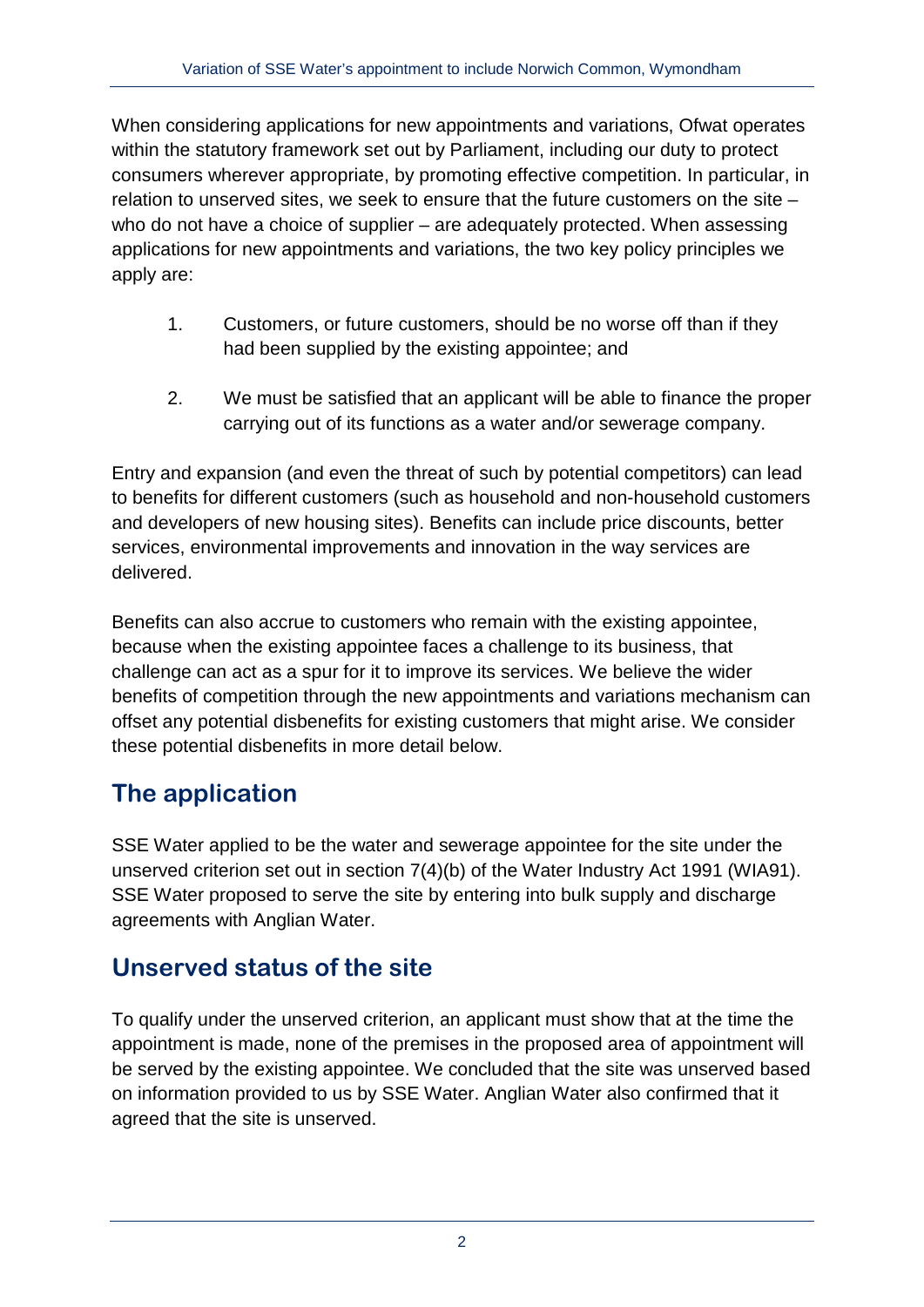## **Financial viability of the proposal**

We will only make an appointment if we are satisfied that the proposal poses a low risk of being financially non-viable. We assess the risk of financial viability on a siteby-site basis and also consider the financial position of the company as a whole.

Based on the information available to us, we concluded that the proposal was at low risk of being financially non-viable.

We considered the impact of granting this variation on the financial position of the appointee as a whole. Having done this we were satisfied that granting this variation posed a low risk of a significant negative impact on the financial position of SSE Water

### **Assessment of 'no worse off'**

SSE Water will match the household charges for water and sewerage services of Anglian Water. We have approved SSE Water's Codes of Practice and Charges Scheme and are satisfied that customers will be offered an appropriate level of service. As such, we consider that customers will be 'no worse off' being served by SSE Water instead of by Anglian Water.

#### **Effect of appointment on Anglian Water's customers**

We have looked at the potential impact of this appointment on Anglian Water's existing customers, by calculating the upper bound effect that could occur, while noting that in practice this figure is unlikely to occur as it does not account for the costs that Anglian Water will avoid by not serving the site.

We have calculated this upper bound by comparing how much Anglian Water might have expected to receive in revenue from serving the site directly, with the revenues it might expect from serving the site indirectly through bulk supply and discharge agreements with SSE Water. The calculation necessarily depends on a range of assumptions about what revenues **might** have been received and incurred, and what the customer base in Anglian Water's area **might** have been if it had supplied the site. There are clearly difficulties involved in quantifying the effect on Anglian Water and it is necessary to use a simplified set of figures. We have expressed the effect in 'per bill' terms to try to quantify the possible effect in an easily understandable way.

We consider that the upper bound of the **potential** effect could amount to approximately a £0.023 increase per annual bill for each of Anglian Water's existing customers when the site is fully built in 2017.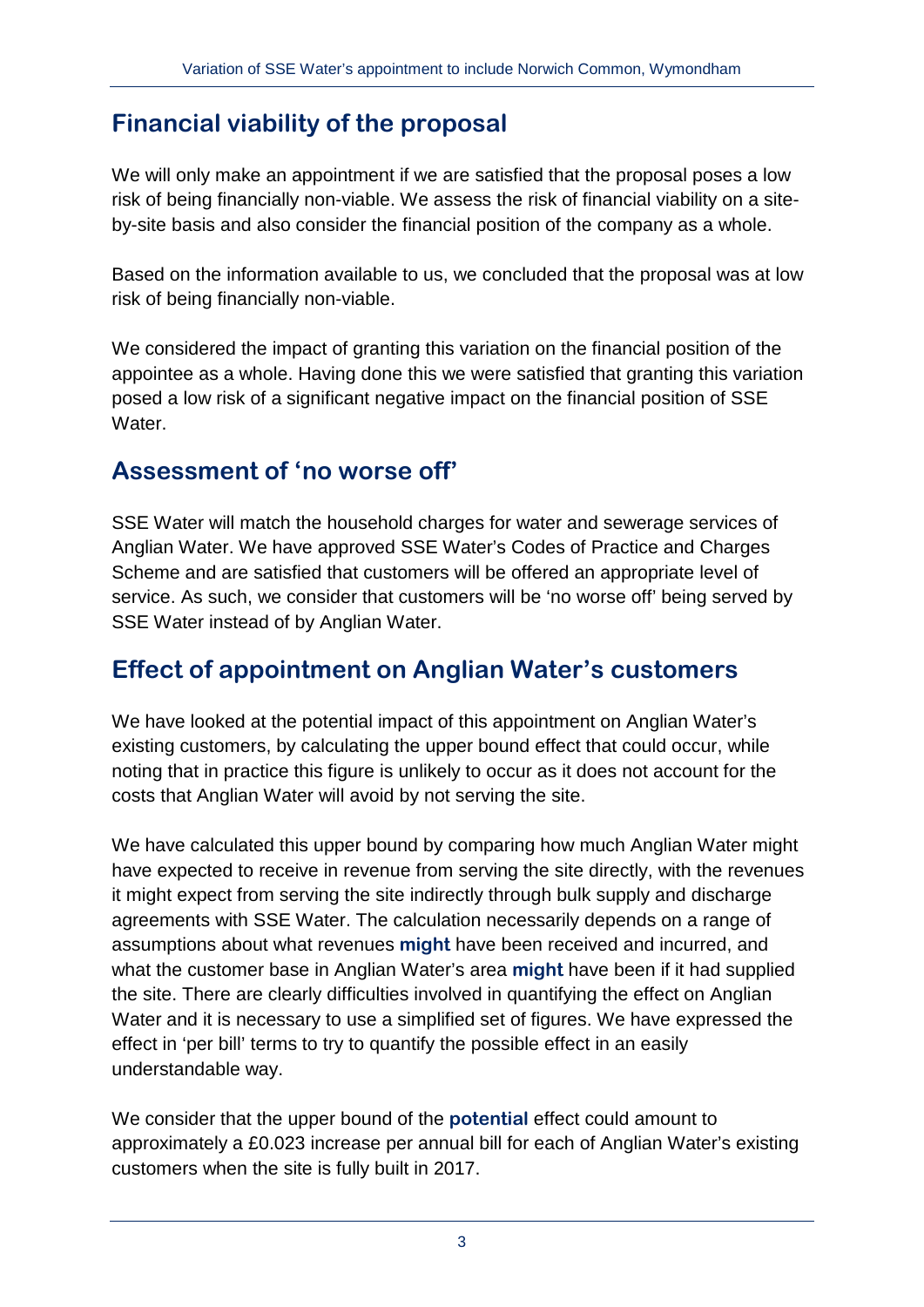However, it should be noted that this upper bound effect is unlikely to occur. The calculation simply takes into account the revenues that an existing appointee forgoes. It does not take into account the costs that Anglian Water avoids as a result of it not serving the site, but dealing instead with SSE Water as an individual customer at the boundary of the site. (Costs they avoid may include, for example, onsite capital expenditure, operational expenditure, capital maintenance costs and retail costs.)

Furthermore, this approach does not take account of the additional benefits to customers that may arise from the new appointments mechanism.

Given this, it is not evident that Anglian Water's customers will automatically see their bills increase by this amount. In this case, we consider this potential effect is outweighed by the benefits of granting this variation.

# **Developer choice**

We take into consideration the choices of the site developer. In this case, the developer said that it wanted SSE Water to be the water and sewerage company for the site.

### **Responses received to the consultation**

We received two responses to our consultation, from the Consumer Council for Water (CCWater) and Anglian Water. We considered these responses before making the decision to vary SSE Water's appointment. The main points raised in the responses are set out below.

## **CCWater**

CCWater does not object to the granting of this variation, but it makes the following point.

**CCWater raised some concerns generally about the cumulative impact that the growth of new appointments could have on water and sewerage companies' remaining customers. It does not consider that the overall benefit of NAVs to existing customers of the water or sewerage companies is clear. It also considers that Ofwat needs to develop its thinking on what level of impact should be considered as significant.**

Taking into account the scale of the possible disbenefits that may result for Anglian Water's existing customer base and the wider benefits we consider the new appointments regime brings for customers, we consider it likely that the disbenefits